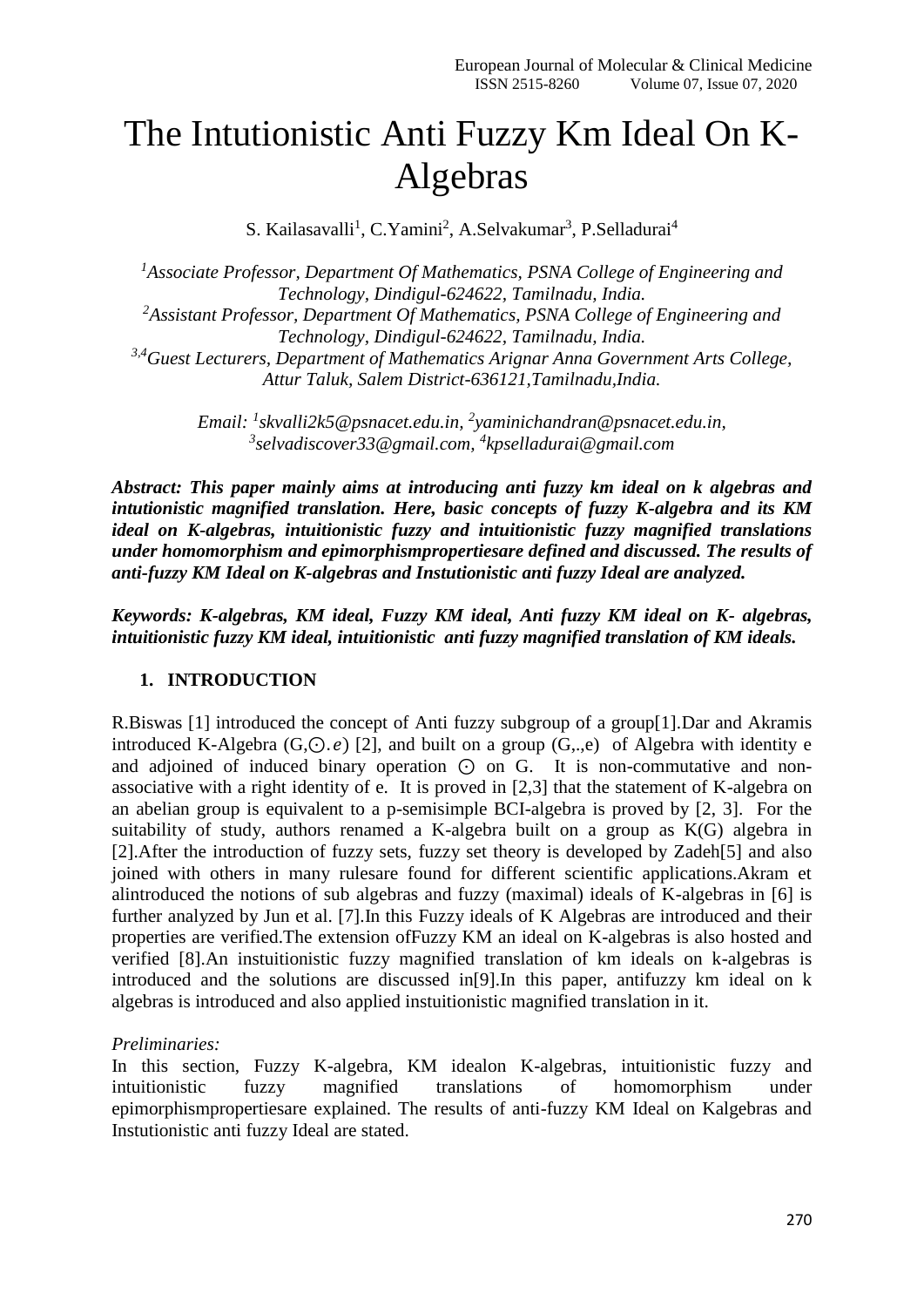*Definition 2.1:*

Let  $(G, \cdot, e)$  be a group with the identity e such that  $x^2 \neq e$  for some  $x(\neq e) \in G$ .

A K-algebra built on G (briefly, K-algebra) is a structure  $K = (G, ., \odot, e)$  where " $\odot$ " is a binary operation on G which is induced from the operation "·", that satisfies the following:  $(k1)$  ( $\forall$ a, x,  $y \in G$ ) ((a  $\odot$  x)  $\odot$  (a  $\odot$  y) = (a  $\odot$  (y<sup>-1</sup> $\odot$  x<sup>-1</sup>)) $\odot$ a),

 $(k2)$  ( $\forall$ a,  $x \in G$ ) (a $\odot$  (a $\odot$  x) = (a $\odot$  x<sup>-1</sup>)  $\odot$  a),

 $(k3)$  ( $\forall$ a  $\in$  G) (a $\odot$  a = e),

 $(k4)$  ( $\forall$ a ∈ G) (a $\odot$  e = a),

 $(k5)$  (∀a ∈ G) (e⊙ a = a<sup>-1</sup>).

If G is abelian, then conditions  $(k1)$  and  $(k2)$  are replaced by:

 $(k1)$  ( $\forall$ a, x, y  $\in$  G) ((a  $\odot$  x)  $\odot$  (a  $\odot$  y) = y  $\odot$  x),

 $(k2)$   $(\forall a, x \in G)$   $(a \odot (a \odot x) = x)$ ,

respectively. A nonempty subset H of a K-algebra K is called a subalgebra of K if it satisfies:  $\bullet$  ( $\forall$ a,  $b \in H$ ) (a  $\odot$   $b \in H$ ).

Note that every subalgebra of a K-algebra K contains the identity e of the group  $(G, \cdot)$ . *Definition 2.2:*

A fuzzy set  $\zeta$  in a k-algebra k is called a fuzzy ideal of k if it satisfies:

- (i)  $(\forall x \in G)(\zeta(e) \geq \zeta(x))$
- (ii)  $(\forall x, y \in G) (\zeta(y) \ge \min{\{\zeta(y \odot x), \zeta((x \odot (x \odot y))\})}$

*Definition 2.3:*

An intuitionistic fuzzy set A = { $\langle x, \zeta_A(x), \zeta(x) \rangle / x \in X$ } in X is called an intuitionistic fuzzy ideal of X if it satisfies

(i)  $\zeta_A(0) \geq \zeta_A(x), \xi_A(0) \leq \xi_A(x)$ 

(ii)  $\zeta_A(x) \ge \min\{\zeta_A(x*y), \zeta_A(y)\}\$ 

(iii)  $\xi_A(x) \leq \max{\{\xi_A(x*y),\xi_A(y)\}}$  for all  $x,y \in X$ .

*Definition 2.4:*

Let  $(X, \bigcirc, 0)$  be a K-algebra, if the following conditions are satisfied, for all x,y,z $\epsilon X$ 

(i)  $(0) \ge \zeta(x)$ .

(ii)  $\eta(\gamma \bigcirc z) \geq \min\{ \eta(x \bigcirc \gamma), \eta(z \bigcirc x) \}$ 

then, a fuzzy subset  $\zeta$  in x is called a fuzzy KM-Ideal of X

*Definition 2.5:*

An intuitionistic fuzzy set A = { $\langle x, \zeta_A(x), \xi_A(x)\rangle$  /x  $\in X$ } in K-algebra X is called an intuitionistic fuzzy KM-ideal of A if

- (i)  $\zeta_A(0) \geq \zeta_A(x)$  and  $\xi_A(0) \geq \xi_A(x)$
- (ii)  $\zeta_A(y\odot z) \ge \min\{\zeta_A(x\odot y), \zeta_A(z\odot x)\}\$
- (iii)  $\xi_A(y\odot z) \le \max\{\xi_A(x\odot y), \xi_A(z\odot x)\}\$

*Definition 2.6:*

Let  $(X, \odot, 0)$  and  $(Y, \Delta, 0)$  be K-algebras. A mapping  $f : X \rightarrow Y$  is called a homomorphism if  $f(x \bigcirc y) = f(x) \Delta f(y)$ , for all  $x, y \in X$ .

## *Definition 2.7:*

Let  $f: X \rightarrow X$  be an endomorphism and  $\mu$  be a fuzzy set in X. We define a new fuzzy set in X by  $\mu_f$  in X as  $\mu_f(x) = \mu(f(x))$  for all x in X.

*Definition 2.8:*

For any homomorphism  $f: X \to Y$  the set  $\{x \in X/f(x) = 0'\}$  is called the Kernel of f, denoted by Ker(f) and the set  $\{f(x)/x \in X\}$  is called the image of f denoted by Im(f). *Definition 2.9:*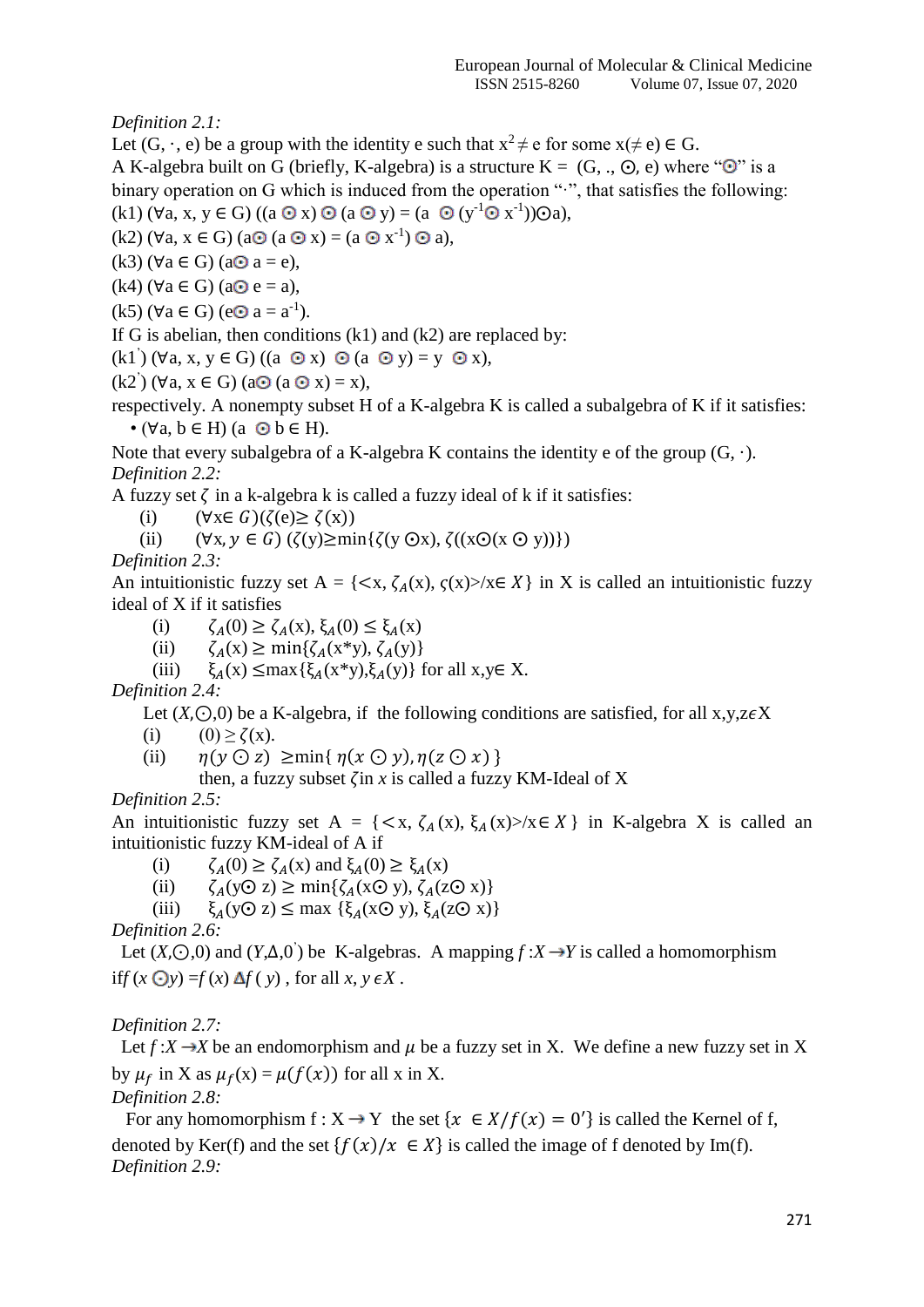Let  $(X, \bigcirc, 0)$  be a K-algebra, if the following conditions are satisfied, for all x,y,z $\epsilon X$ 

- (iii)  $\zeta(0) \leq \zeta(x)$
- (iv)  $\zeta(y \bigcirc z) \leq \max\{\zeta(x \bigcirc y), \zeta(z \bigcirc x)\}\$

then, a fuzzy subset  $\zeta$  in *x* is called a anti fuzzy KM-Ideal of X

*Definition 2.10:*

An instuitionistic anti-tuzzy set  $A = \{ \langle x, \zeta_A(x), \xi_A(x) \rangle / x \in X \}$  in K-algebra X is called an instuitionistic anti fuzzy KM-ideal of A if

- (i)  $\zeta_A(0) \leq \zeta_A(x)$  and  $\xi_A(0) \leq \xi_A(x)$
- (ii)  $\zeta_A(y\odot z) \le \max\{\zeta_A(x\odot y), \zeta_A(z\odot x)\}\$
- (iii)  $\xi_A(y\odot z) \ge \min\{\xi_A(x\odot y), \xi_A(z\odot x)\}.$

*Anti Fuzzy KM Ideals on K Algebras:*

InThis topic we discuss about antifuzzy KM ideals,and Homomorphism of K Algebras *Theorem3.1:*

Every fuzzy KM-Ideal  $\mu$  of K-algebra X is order preserving that is  $y \le x$  then  $\zeta(y) \le \zeta(x)$ for all  $x, y \in X$ .

*Proof:* 

Let *p* be a fuzzy KM-Ideal of K-algebra X and let x,  $y \in X$  such that  $y \le x$  then  $y \odot x = 0$ 

$$
\zeta(y) \le \max\{\zeta(y \oplus x), \zeta(x \oplus (x \oplus y))\}
$$

$$
\leq \max\{\zeta(0),\zeta(x)\}\
$$

 $=\zeta(x)$ Hence  $\zeta(y) \leq \zeta(x)$ .

*Theorem 3.2:*

Let f be an endomorphism of a K – algebra X. If  $\zeta$  is a anti fuzzy KM- Ideal of X, then so is  $\eta_f$ 

*Proof:* 

```
Let x, y \in X\zeta_f(x) = \zeta(f(x))\leqmax{\{(f(y \odot x)), \eta(f(x) \odot f(x \odot y))\}=max{\{(f(y \odot x)), \eta (f (x \odot (x \odot y)))\}=max\{\zeta_f((y \odot x)), \eta_f(x \odot (x \odot y))\}.Hence \zeta_f is anti fuzzy KM ideal of X.
```
*Theorem 3.3:*

Let  $(X, \odot, 0)$  and  $(Y, \Delta, 0)$  be K-algebras. A mapping  $f : X \rightarrow Y$  is a anti homomorphism of K-algebra. Then Ker(f) is a KM-ideal. *Proof:*

Let  $(y \odot x) \odot (x \odot (x \odot y))$   $\epsilon$ ker(f) & x  $\epsilon$  ker(f) Then  $f((y \odot x) \odot (x \odot (x \odot y))) = 0'$  and  $f(x) = 0'$  $0=f((y \odot x) \odot (x \odot (x \odot y)))$  $= f(x \odot (x \odot y)) \Delta f(y \odot x)$  $= ( f(x) \Delta f(x \odot y) ) \Delta(f(y) \Delta f(x) )$  $= (f(x)\Delta(f(x)\Delta f(y))\Delta(f(y)\Delta f(x)))$  $= (0^{\prime} \Delta ( f(x) \Delta f(y))) \Delta ( f(y) \Delta 0^{\prime})$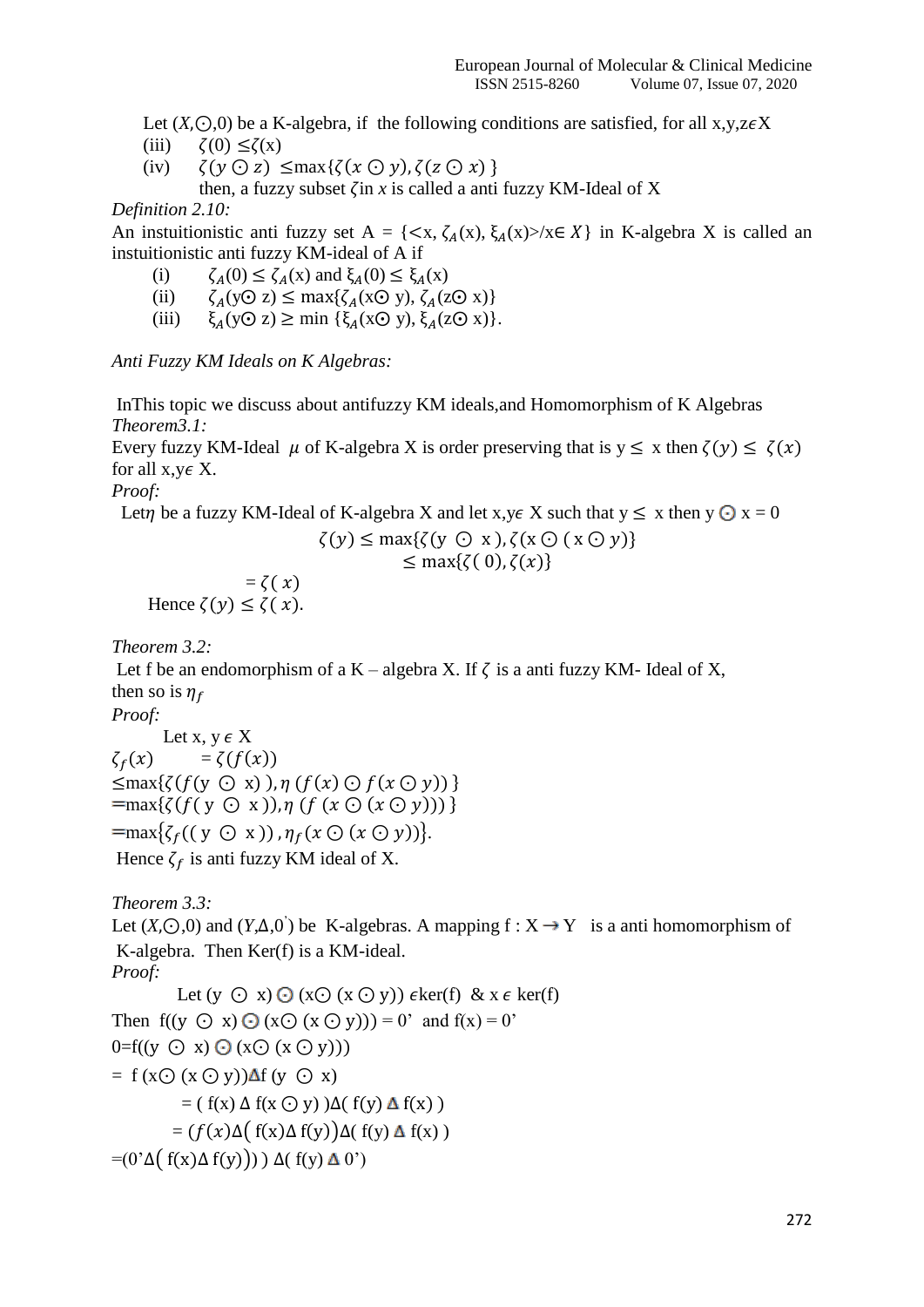$=f(xO(xO(y)))$  $\Rightarrow$ x $\odot$  (x  $\odot$  y) $\epsilon$  ker f Hence  $Ker(f)$  is a  $KM$  – ideal

*Intuitionistic anti Fuzzy KM-Ideal Theorem 4.1:* Let A be a nonempty subset and intuitionistic anti fuzzy KM ideals of a k-algebra. Then so is  $A = (x, \zeta_A, \overline{\zeta_A})$  and  $A = (x, \xi_A, \overline{\xi_A})$ *Proof:* We know that,  $\zeta_A(0) \leq \zeta_A(x)$ . This implies that  $1 - \overline{\zeta_A}(0) \leq 1 - \overline{\zeta_A}(x)$  $\overline{\zeta}_A(0) \ge \overline{\zeta}_A(x)$  for every  $a \in A$ . Let us consider  $\forall$  a, b, c  $\in$  X. Then  $\zeta_A(y\odot z) \leq \max\{\zeta_A(x\odot y), \zeta_A(z\odot x)\}$  $\Rightarrow$  1-  $\overline{\zeta_A}$  (yO z)  $\leq$  max {1-  $\overline{\zeta_A}$  (xO y), 1-  $\overline{\zeta_A}$  (zO x)}  $\Rightarrow \overline{\zeta}_A$  (yO z)  $\leq 1$ - { $\overline{\zeta}_A$  (xO y),  $\overline{\zeta}_A$  (zO x)}  $\Rightarrow \overline{\zeta}_A$  (yO z)  $\geq$  min { $\overline{\zeta}_A$  (xO y),  $\overline{\zeta}_A$  (zO x)} Hence  $A = (x, \zeta_A, \overline{\zeta_A})$  is an intuitionistic fuzzy KM ideal of X.

To prove the second part,

Let A be an intuitionistic fuzzy KM ideal of a K-algebra X.

Nowξ<sub>A</sub>(0)  $\geq$  ξ<sub>A</sub>(x)  $\Rightarrow$  1-  $\overline{\xi}_A(0) \leq 1 - \overline{\xi}_A(x)$  $\Rightarrow \overline{\xi}_A(0) \leq \overline{\xi}_A(x)$   $\forall x \in X$ . Now consider  $\forall$  a, b, c  $\in$  A. Then we have  $\xi_A(y\odot z) \ge \min\{\xi_A(x\odot y), \xi_A(z\odot x)\}\$  $\Rightarrow$  1-  $\overline{\xi}_A$  (y $\odot$  z)  $\geq$  min { 1-  $\overline{\xi}_A$  (x $\odot$  y), 1-  $\overline{\xi}_A$  (z $\odot$  x)}  $\Rightarrow \overline{\xi}_A$  (yO z)  $\leq$  1- min {  $\overline{\xi}_A$  (xO y),  $\overline{\xi}_A$  (zO x)}  $\Rightarrow \overline{\xi}_A$  (yO z)  $\leq$  max { $\overline{\xi}_A$  (xO y),  $\overline{\xi}_A$  (zO x)} Hence  $A = (x, \xi_A, \overline{\xi_A})$  is an instuitionistic fuzzy KM ideal of X. *Definition 4.2:* An ideal A of a KM ideal is said to be closed if  $0^*x \in X$ ,  $\forall x \in X$ .

*Theorem4.3:*

Let A be a nonempty set and an a intuitionistic anti fuzzy closed KM-ideal of a K-algebra A. Then A =  $(x, \zeta_A, \overline{\zeta_A})$  and A =  $(x, \xi_A, \overline{\xi_A})$  is also a closed intuitionistic anti fuzzy closed KMideal.

*Proof:*

First we prove A =  $(x, \zeta_A, \overline{\zeta_A})$  is a intuitionistic closed anti fuzzy KM-ideal. For all  $x \in X$  we have  $\zeta_A(0^*x) \ge \zeta_A(x) \Longrightarrow 1 - \overline{\zeta}_A(0^*x) \ge 1 - \overline{\zeta}_A(x) \Longrightarrow \overline{\zeta}_A(0^*x) \le \overline{\zeta}_A(x)$ Therefore A =  $(x, \zeta_A, \overline{\zeta_A})$  is a intuitionistic closed anti fuzzy KM-ideal of A. To prove the second part, let  $x \in X$ , then we have  $\xi_A(0^*x) \le \xi_A(x) \Longrightarrow 1-\overline{\xi}_A(0^*x) \le 1-\overline{\xi}_A(x) \Longrightarrow \overline{\xi}_A(0^*x) \ge \overline{\xi}_A(x) \quad \forall \text{ a, b, c} \in A.$ Hence A =  $(x, \xi_A, \overline{\xi_A})$  is an intuitionistic anti fuzzy closed KM-ideal of A. *Theorem 4.4:* Let an intuitionistic anti fuzzy set  $A = (\zeta_A, \xi_A)$  in X be an intuitionistic anti fuzzy ideal of X. If the inequality

 $(xQ \vee y) \geq z$  holds in X, then

$$
\zeta_A(y\odot z) \le \max\{\zeta_A(x\odot y), \zeta_A(z\odot x)\}
$$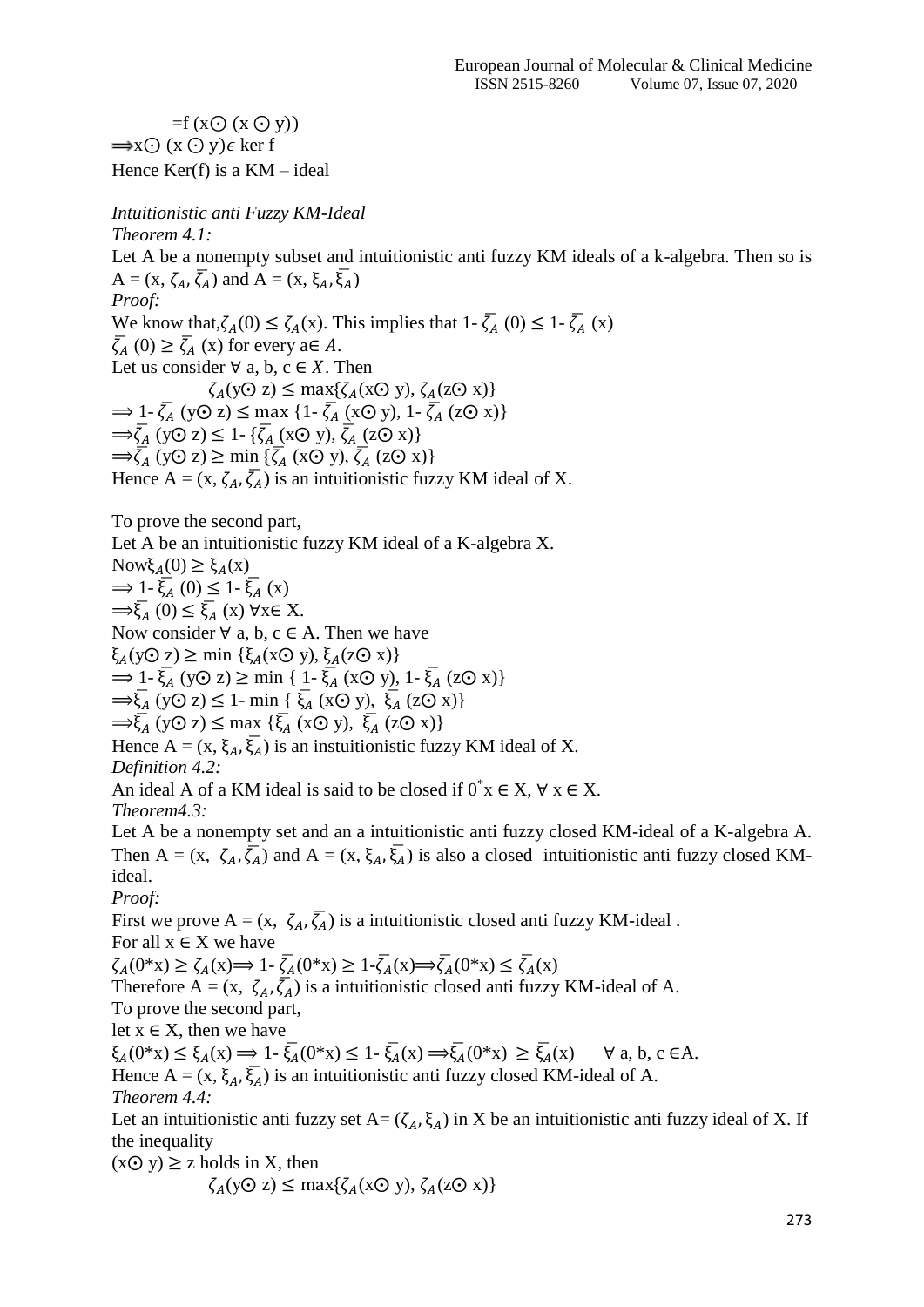*Proof:*

Let x, y,  $z \in X$  be such that  $x \odot y \geq z$ . Then  $(xQ \vee y) Q = 0$  and thus  $\zeta_A(y\odot z) \leq \max\{\zeta_A(x\odot y), \zeta_A(z\odot x)\}$  $\leq$  max { $\text{max}\{\zeta_A((x\odot y)\odot z), \zeta_A(z\odot x)\}, \zeta_A(x\odot y)\}$  $=$  max { $max\{\zeta_A(0), \zeta_A(z\odot x), \zeta_A(x\odot y)\}$  $=$  max { $\zeta_A(x\odot y), \zeta_A(z\odot x)$ }  $\xi_A(y\odot z) \ge \min \{\xi_A(x\odot y), \xi_A(z\odot x)\}\$  $\geq$ min { $\min{\{\xi_A((x\odot y)\odot z), \xi_A(z\odot x), \xi_A(x\odot y)\}}$ =min {min{ $\xi_A(0), \xi_A(z\odot x)$ },  $\xi_A(x\odot y)$ }  $=$ min { $\xi_A$ (z⊙ x),  $\xi_A$ (x⊙ y)} =min  $\{\xi_A(x\odot y), \xi_A(z\odot x)\}$ Hence the proof.

 $\xi_A(y\odot z) \ge \min\{\xi_A(x\odot y), \xi_A(z\odot x)\}$ 

*Theorem 4.5:*

An intuitionistic anti fuzzy set  $A = (\zeta_A, \xi_A)$  is an intuitionistic anti fuzzy KM ideal of X if and only if the fuzzy set  $\zeta_A$  and  $\overline{\zeta_A}$  are fuzzy KM ideal of X. *Proof:*

Let  $A = (\zeta_A, \xi_A)$  be an intuitionistic fuzzy ideal of X. Clearly,  $\zeta_A$  is a fuzzy KM ideal of X. For every x, y,  $z \in X$  we have  $\overline{\xi}_A(0) = 1 - \xi_A(0) \leq 1 - \xi_A(x) = \overline{\xi}_A(x)$ .  $\overline{\xi}_A$  (yO z) = 1-  $\xi_A(x) \le 1$ - min{ $\xi_A(x\odot y), \xi_A(z\odot x)$  } = max {1- $\xi_A$ (x $\odot$  y), 1- $\xi_A$ (z $\odot$  x)}  $=$  max{  $\xi_A$  (x( $\odot$  y),  $\xi_A$  (z $\odot$  x)} Hence  $\overline{\xi}_A$  is a fuzzy KM ideal of X. Conversely, assume that  $\zeta_A$  and  $\overline{\zeta_A}$  are fuzzy KM ideal of X. For every x, y, z  $\in$ X we get  $\zeta_A(0) \leq \zeta_A(x), \quad 1-\xi_A(0) = \overline{\xi_A}(0) \leq \overline{\xi_A}(x) = 1-\xi_A(x)$ That is,  $\xi_A(0) \geq \xi_A(x), \quad \zeta_A(y\odot z) \leq \max\{\zeta_A(x\odot y), \zeta_A(z\odot x)\}$ 1 –  $\xi_A$ (y⊙ z) =  $\xi_A$  (y⊙ z) ≤ max{  $\xi_A$  (x⊙ y),  $\xi_A$  (z⊙ x)}  $\geq$  min {1- ξ<sub>A</sub>(x⊙ y), 1-ξ<sub>A</sub>(z⊙ x)}  $= 1 - min{\xi_A(x\odot y), \xi_A(z\odot x)}$ That is,  $\xi_A(y\odot z) \leq \min\{\xi_A(x\odot y), \xi_A(z\odot x)\}$ 

Hence  $A = (\zeta_A, \xi_A)$  is an intuitionistic fuzzy ideal of X.

## **2. CONCLUSION**

In this paper, Fuzzy km ideal on k algebras, Homomorphism and intutionistic anti fuzzy are discussed. The results of anti-fuzzy KM Ideal on K-algebras and Instutionistic anti fuzzy Ideal are analyzed.

## **3. REFERENCES**

- [1] R. Biswas, "Fuzzy subgroups and anti fuzzy subgroups", Fuzzy sets & systems, vol.35, 1990,
- [2] pp.121-124.
- [ 3] K. H. Dar and M. Akram, "On a K-algebra built on a group", Southeast